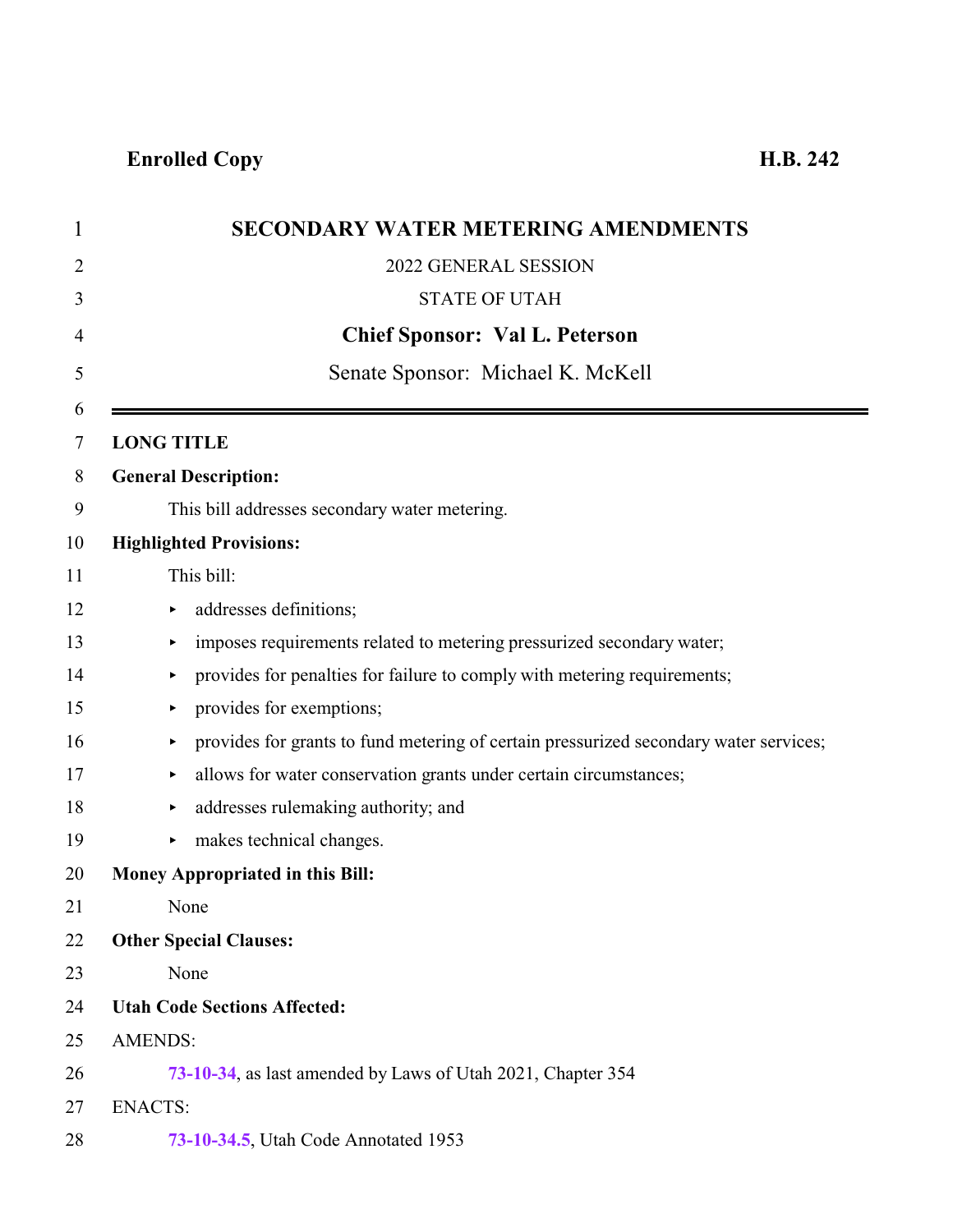<span id="page-1-0"></span>

| 29 |                                                                                                              |
|----|--------------------------------------------------------------------------------------------------------------|
| 30 | Be it enacted by the Legislature of the state of Utah:                                                       |
| 31 | Section 1. Section 73-10-34 is amended to read:                                                              |
| 32 | 73-10-34. Secondary water metering -- Loans and grants.                                                      |
| 33 | $(1)$ As used in this section:                                                                               |
| 34 | (a) (i) "Commercial user" means a secondary water user that is a place of business.                          |
| 35 | (ii) "Commercial user" does not include a multi-family residence, an agricultural user,                      |
| 36 | or a customer that falls within the industrial or institutional classification.                              |
| 37 | (b) "Full metering" means that use of secondary water is accurately metered by a meter                       |
| 38 | that is installed and maintained on every secondary water connection of a secondary water                    |
| 39 | supplier.                                                                                                    |
| 40 | $[\phi]$ (c) (i) "Industrial user" means a secondary water user that manufactures or                         |
| 41 | produces materials.                                                                                          |
| 42 | (ii) "Industrial user" includes a manufacturing plant, an oil and gas producer, and a                        |
| 43 | mining company.                                                                                              |
| 44 | $[\text{e}(\text{e})]$ (d) (i) "Institutional user" means a secondary water user that is dedicated to public |
| 45 | service, regardless of ownership.                                                                            |
| 46 | (ii) "Institutional user" includes a school, church, hospital, park, golf course, and                        |
| 47 | government facility.                                                                                         |
| 48 | $[\text{d} \cdot \text{d}]$ (e) (i) "Residential user" means a secondary water user in a residence.          |
| 49 | (ii) "Residential user" includes a single-family or multi-family home, apartment,                            |
| 50 | duplex, twin home, condominium, or planned community.                                                        |
| 51 | $[\text{e}(\text{e})]$ (f) "Secondary water" means water that is:                                            |
| 52 | (i) not culinary or water used on land assessed under Title 59, Chapter 2, Part 5,                           |
| 53 | Farmland Assessment Act; and                                                                                 |
| 54 | (ii) delivered to and used by an end user for the irrigation of landscaping or a garden.                     |
| 55 | "Secondary water connection" means the location at which the water leaves the<br>(g)                         |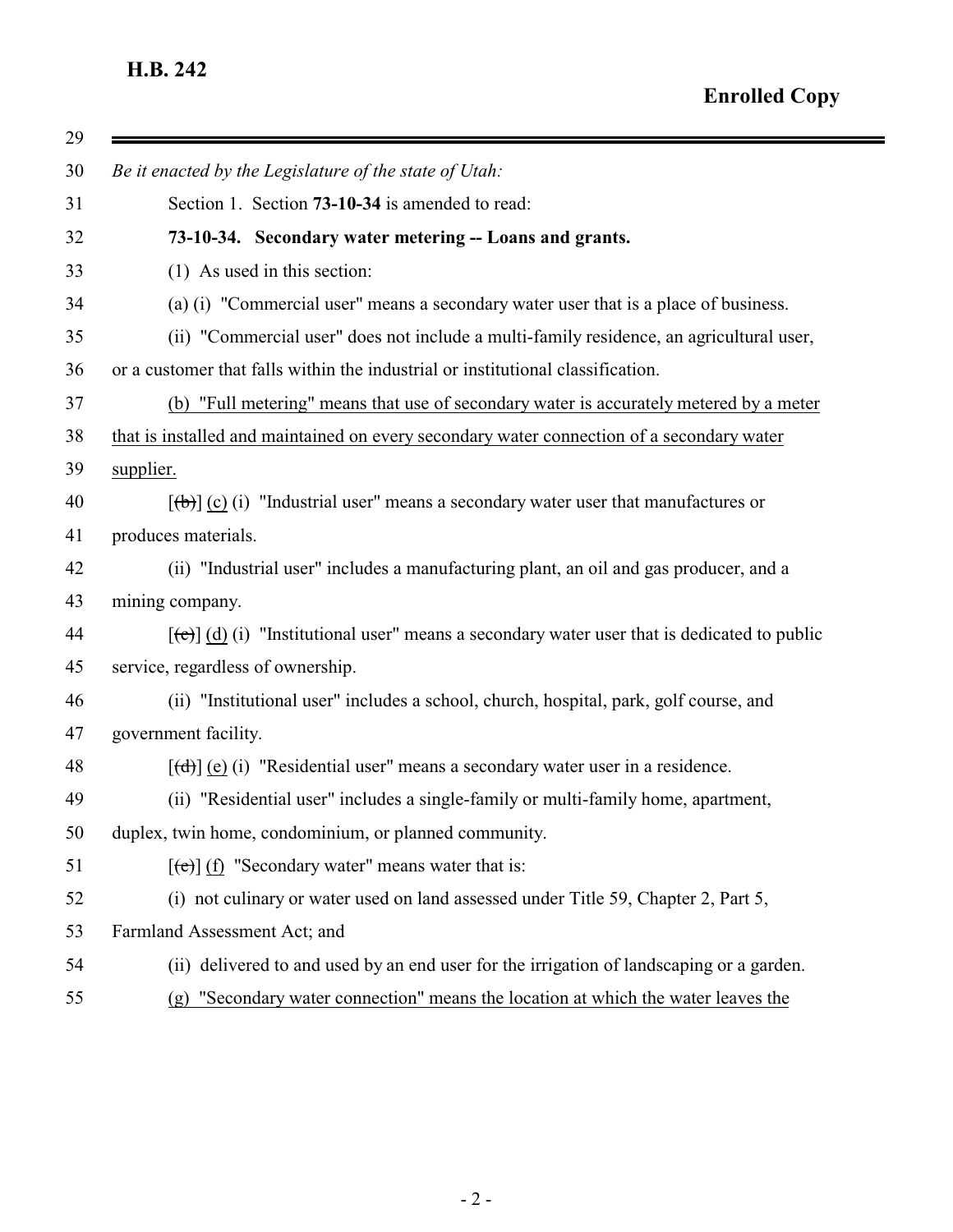| 56 | secondary water supplier's pipeline and enters into the remainder of the pipes that are owned by            |
|----|-------------------------------------------------------------------------------------------------------------|
| 57 | another person to supply water to an end user.                                                              |
| 58 | $[f(f)]$ (h) "Secondary water supplier" means an entity that supplies pressurized                           |
| 59 | secondary water.                                                                                            |
| 60 | $\left[\frac{1}{2}\right]$ (i) "Small secondary water retail supplier" means an entity that:                |
| 61 | (i) supplies pressurized secondary water only to the end user of the secondary water;                       |
| 62 | and                                                                                                         |
| 63 | $(ii)$ (A) is a city, town, or metro township; or                                                           |
| 64 | (B) supplies 5,000 or fewer secondary water connections.                                                    |
| 65 | $(2)$ (a) (i) A secondary water supplier that supplies secondary water within a county of                   |
| 66 | the first or second class and begins design work for new service on or after April 1, 2020, to a            |
| 67 | commercial, industrial, institutional, or residential user shall meter the use of pressurized               |
| 68 | secondary water by the users receiving that new service.                                                    |
| 69 | (ii) A secondary water supplier that supplies secondary water within a county of the                        |
| 70 | third, fourth, fifth, or sixth class and begins design work for new service on or after May 4,              |
| 71 | 2022, to a commercial, industrial, institutional, or residential user shall meter the use of                |
| 72 | pressurized secondary water by the users receiving that new service.                                        |
| 73 | (b) By no later than January 1, 2030, a secondary water supplier shall install and                          |
| 74 | maintain a meter of the use of pressurized secondary water by each user receiving secondary                 |
| 75 | water service from the secondary water supplier.                                                            |
| 76 | $[\theta]$ (c) Beginning January 1, 2022, a secondary water supplier shall establish a meter                |
| 77 | installation reserve for metering installation and replacement projects.                                    |
| 78 | $[\text{e}^{-\text{e}}]$ (d) A secondary water supplier, including a small secondary water retail supplier, |
| 79 | may not raise the rates charged for secondary water:                                                        |
| 80 | (i) by more than 10% in a calendar year for costs associated with metering secondary                        |
| 81 | water unless the rise in rates is necessary because the secondary water supplier experiences a              |
| 82 | catastrophic failure or other similar event; or                                                             |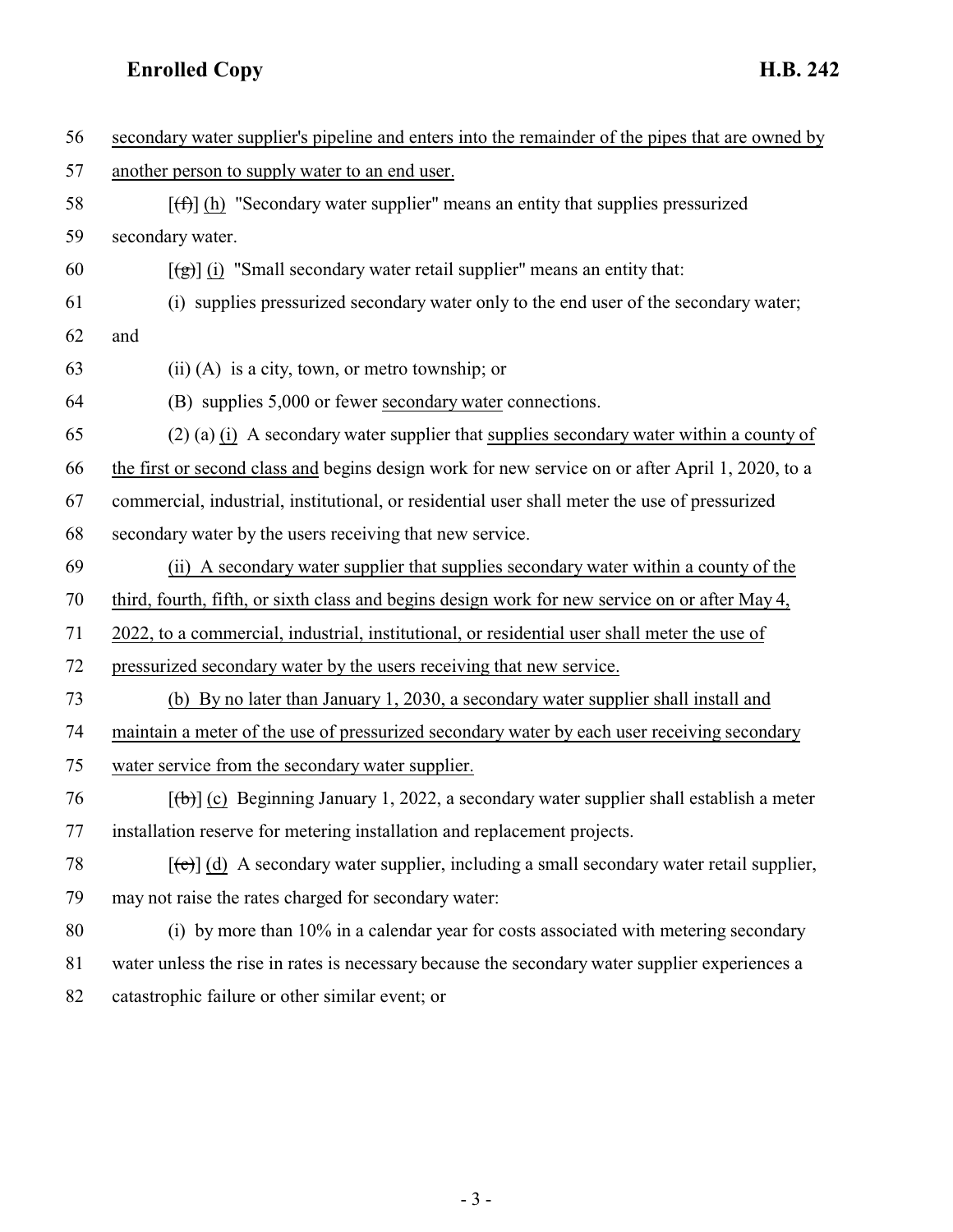| 83  | (ii) unless, before raising the rates on the end user, the entity charging the end user                         |
|-----|-----------------------------------------------------------------------------------------------------------------|
| 84  | provides a statement explaining the basis for why the needs of the secondary water supplier                     |
| 85  | required an increase in rates.                                                                                  |
| 86  | $[\text{(\text{d})}]$ (e) (i) A secondary water supplier that provides pressurized secondary water to a         |
| 87  | commercial, industrial, institutional, or residential user shall develop a plan, or if the secondary            |
| 88  | water supplier previously filed a similar plan, update the plan for metering the use of the                     |
| 89  | pressurized water.                                                                                              |
| 90  | (ii) The plan required by this Subsection $[\frac{2}{(2)(d)}](2)(e)$ shall be filed or updated with             |
| 91  | the Division of Water Resources by no later than December 31, 2025, and address the process                     |
| 92  | the secondary water supplier will follow to implement metering, including:                                      |
| 93  | (A) the costs of full metering by the secondary water supplier;                                                 |
| 94  | (B) how long it would take the secondary water supplier to complete full metering $\lceil \frac{b_y}{c} \rceil$ |
| 95  | no later than December 31, 2040], including an anticipated beginning date and completion                        |
| 96  | date, except a secondary water supplier shall achieve full metering by no later than January 1,                 |
| 97  | 2030; and                                                                                                       |
| 98  | (C) how the secondary water supplier will finance metering.                                                     |
| 99  | (3) A secondary water supplier shall on or before March 31 of each year, report to the                          |
| 100 | Division of Water Rights:                                                                                       |
| 101 | (a) for commercial, industrial, institutional, and residential users whose pressurized                          |
| 102 | secondary water use is metered, the number of acre feet of pressurized secondary water the                      |
| 103 | secondary water supplier supplied to the commercial, industrial, institutional, and residential                 |
| 104 | users during the preceding 12-month period;                                                                     |
| 105 | (b) the number of secondary water meters within the secondary water supplier's service                          |
| 106 | boundary;                                                                                                       |
| 107 | (c) a description of the secondary water supplier's service boundary;                                           |
| 108 | (d) the number of secondary water connections in each of the following categories                               |
| 109 | through which the secondary water supplier supplies pressurized secondary water:                                |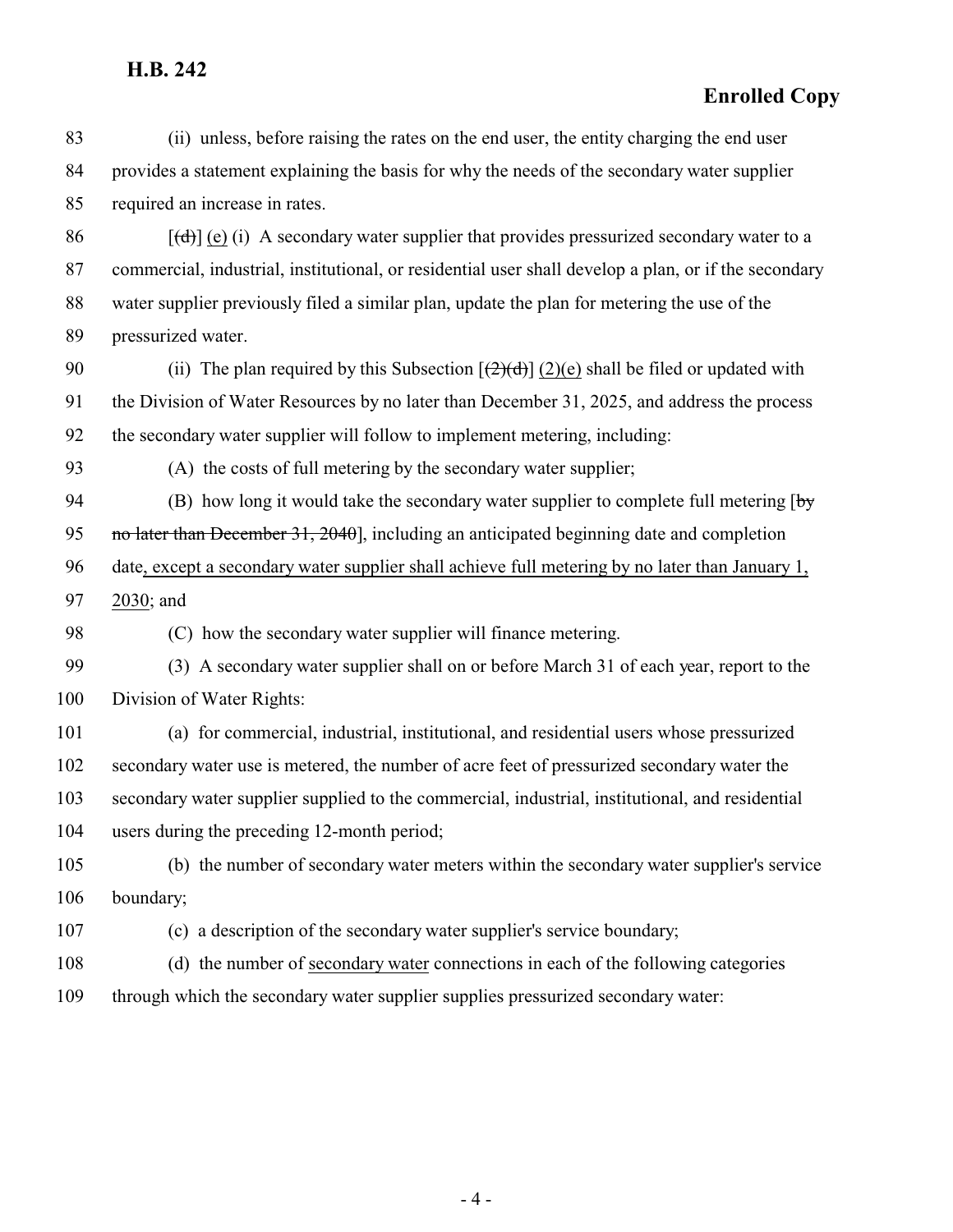| 110 | (i) commercial;                                                                                     |
|-----|-----------------------------------------------------------------------------------------------------|
| 111 | (ii) industrial;                                                                                    |
| 112 | (iii) institutional; and                                                                            |
| 113 | (iv) residential;                                                                                   |
| 114 | (e) the total volume of water that the secondary water supplier receives from the                   |
| 115 | secondary water supplier's sources; and                                                             |
| 116 | (f) the dates of service during the preceding 12-month period in which the secondary                |
| 117 | water supplier supplied pressurized secondary water.                                                |
| 118 | (4) (a) Beginning July 1, 2019, the Board of Water Resources may make up to                         |
| 119 | \$10,000,000 in low-interest loans available each year:                                             |
| 120 | (i) from the Water Resources Conservation and Development Fund, created in Section                  |
| 121 | $73 - 10 - 24$ ; and                                                                                |
| 122 | (ii) for financing the cost of secondary water metering.                                            |
| 123 | (b) The Division of Water Resources and the Board of Water Resources shall make                     |
| 124 | rules in accordance with Title 63G, Chapter 3, Utah Administrative Rulemaking Act,                  |
| 125 | establishing the criteria and process for receiving a loan described in this Subsection (4), except |
| 126 | the rules may not include prepayment penalties.                                                     |
| 127 | $(5)$ (a) Beginning July 1, 2021, subject to appropriation, the Division of Water                   |
| 128 | Resources may make matching grants each year for financing the cost of secondary water              |
| 129 | metering for a commercial, industrial, institutional, or residential user by a small secondary      |
| 130 | water retail supplier that:                                                                         |
| 131 | (i) is not for new service described in Subsection $(2)(a)$ ; and                                   |
| 132 | (ii) matches the amount of the grant.                                                               |
| 133 | (b) For purposes of issuing grants under this section, the division shall prioritize the            |
| 134 | small secondary water retail suppliers that can demonstrate the greatest need or greatest           |
| 135 | inability to pay the entire cost of installing secondary water meters.                              |
| 136 | (c) The amount of a grant under this Subsection (5) may not:                                        |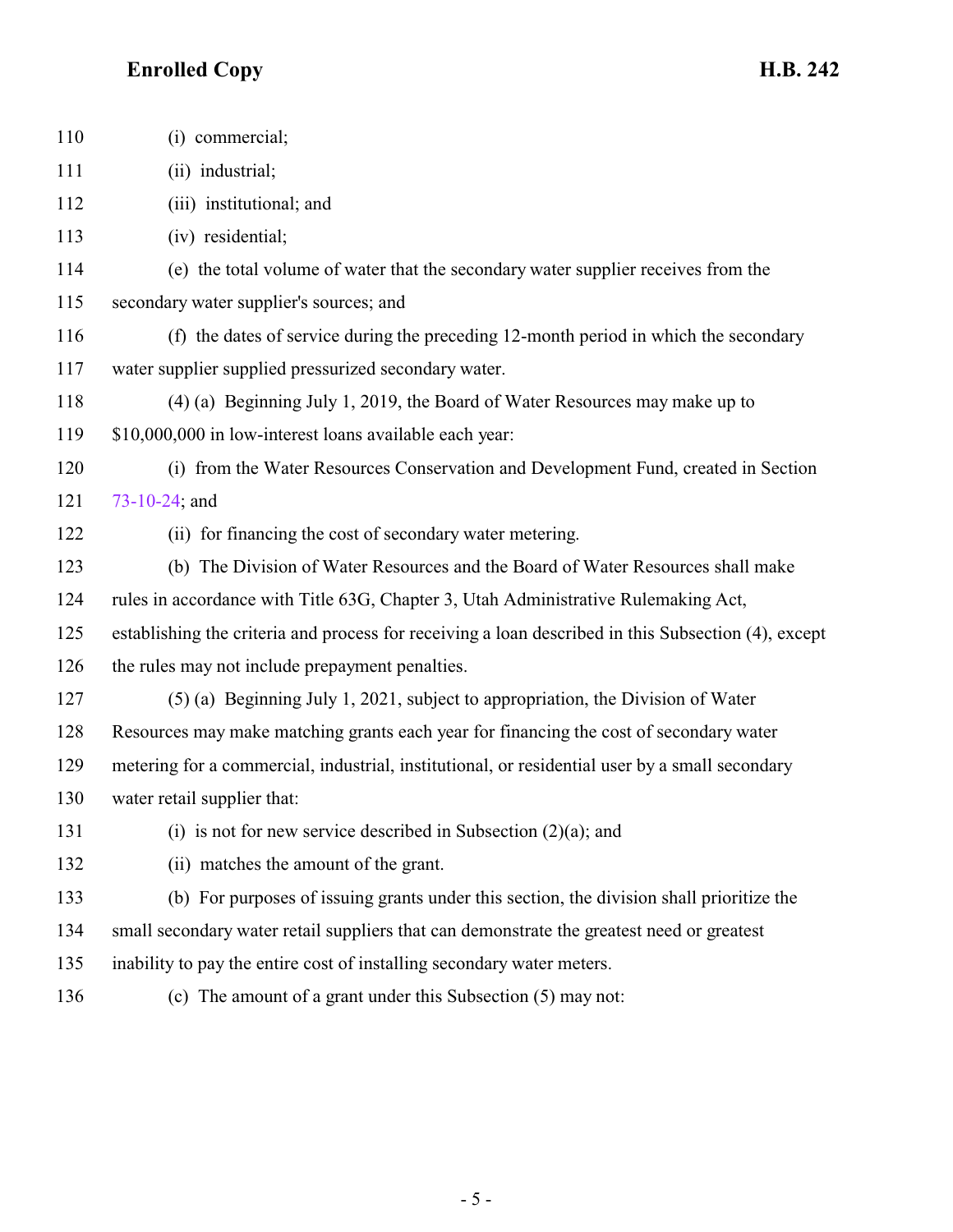**Enrolled Copy**

| 137 | (i) exceed 50% of the small secondary water retail supplier's cost of installing                          |
|-----|-----------------------------------------------------------------------------------------------------------|
| 138 | secondary water meters; or                                                                                |
| 139 | (ii) supplant federal, state, or local money previously allocated to pay the small                        |
| 140 | secondary water retail supplier's cost of installing secondary water meters.                              |
| 141 | (d) In accordance with Title 63G, Chapter 3, Utah Administrative Rulemaking Act, the                      |
| 142 | Board of Water Resources shall make rules establishing:                                                   |
| 143 | (i) the procedure for applying for a grant under this Subsection (5); and                                 |
| 144 | (ii) how a small secondary water retail supplier can establish that the small secondary                   |
| 145 | water retail supplier meets the eligibility requirements of this Subsection (5).                          |
| 146 | $[(6)$ This section does not apply to a secondary water supplier to the extent that:                      |
| 147 | $(a)$ the secondary water supplier supplies secondary water within a county of the third,                 |
| 148 | fourth, fifth, or sixth class; or                                                                         |
| 149 | $\left[\frac{b}{b}\right]$ there is no meter that a meter manufacturer will warranty because of the water |
| 150 | quality within a specific location.]                                                                      |
| 151 | $[\overline{(+)}]$ (6) Nothing in this section affects a water right holder's obligation to measure and   |
| 152 | report water usage as described in Sections 73-5-4 and 73-5-8.                                            |
| 153 | (7) If a secondary water supplier fails to comply with Subsection $(2)(b)$ , the secondary                |
| 154 | water supplier:                                                                                           |
| 155 | (a) beginning January 1, 2030, may not receive state money for water related purposes                     |
| 156 | until the secondary water supplier completes full metering; and                                           |
| 157 | (b) is subject to an enforcement action of the state engineer in accordance with                          |
| 158 | Subsection (8).                                                                                           |
| 159 | (8) (a) (i) The state engineer shall commence an enforcement action under this                            |
| 160 | Subsection (8) if the state engineer receives a referral from the director of the Division of             |
| 161 | Water Resources.                                                                                          |
| 162 | The director of the Division of Water Resources shall submit a referral to the state<br>(ii)              |

163 engineer if the director: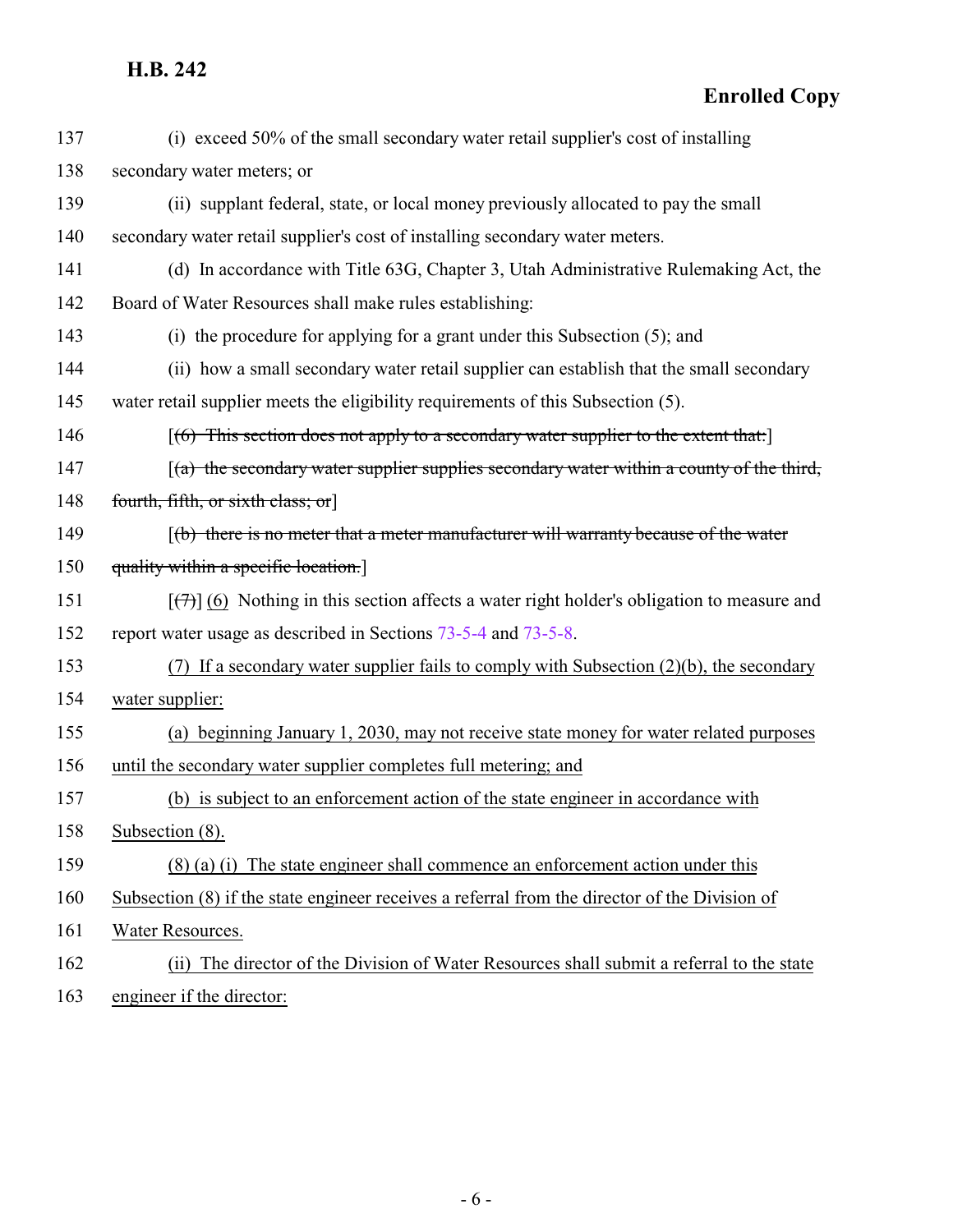| 164 | (A) finds that a secondary water supplier fails to fully meter secondary water as                   |
|-----|-----------------------------------------------------------------------------------------------------|
| 165 | required by this section; and                                                                       |
| 166 | (B) determines an enforcement action is necessary to conserve or protect a water                    |
| 167 | resource in the state.                                                                              |
| 168 | (b) To commence an enforcement action under this Subsection (8), the state engineer                 |
| 169 | shall issue a notice of violation that includes notice of the administrative fine to which a        |
| 170 | secondary water supplier is subject.                                                                |
| 171 | (c) The state engineer's issuance and enforcement of a notice of violation is exempt                |
| 172 | from Title 63G, Chapter 4, Administrative Procedures Act.                                           |
| 173 | (d) In accordance with Title 63G, Chapter 3, Utah Administrative Rulemaking Act, the                |
| 174 | state engineer shall make rules necessary to enforce a notice of violation, that includes:          |
| 175 | (i) provisions consistent with this Subsection (8) for enforcement of the notice if a               |
| 176 | secondary water supplier to whom a notice is issued fails to respond to the notice or abate the     |
| 177 | violation;                                                                                          |
| 178 | (ii) the right to a hearing, upon request by a secondary water supplier against whom the            |
| 179 | notice is issued; and                                                                               |
| 180 | (iii) provisions for timely issuance of a final order after the secondary water supplier to         |
| 181 | whom the notice is issued fails to respond to the notice or abate the violation, or after a hearing |
| 182 | held under Subsection $(8)(d)(ii)$ .                                                                |
| 183 | (e) A person may not intervene in an enforcement action commenced under this                        |
| 184 | section.                                                                                            |
| 185 | After issuance of a final order under rules made pursuant to Subsection $(8)(d)$ , the<br>(f)       |
| 186 | state engineer shall serve a copy of the final order on the secondary water supplier against        |
| 187 | whom the order is issued by:                                                                        |
| 188 | (i) personal service under Utah Rules of Civil Procedure, Rule 5; or                                |
| 189 | (ii) certified mail.                                                                                |
| 190 | $(g)$ (i) The state engineer's final order may be reviewed by trial de novo by the district         |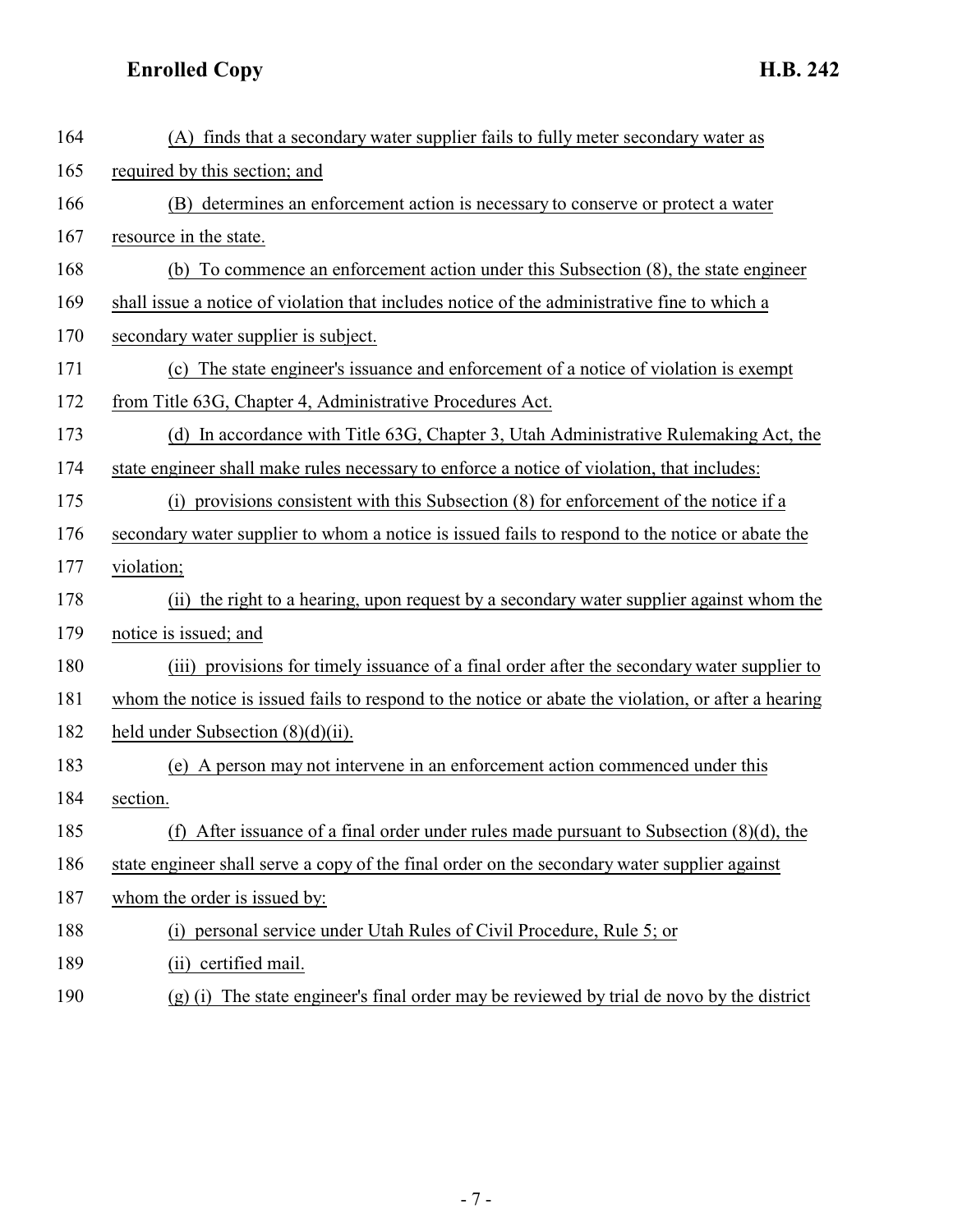| 191 | court in Salt Lake County or the county where the violation occurred.                           |
|-----|-------------------------------------------------------------------------------------------------|
| 192 | (ii) A secondary water supplier shall file a petition for judicial review of the state          |
| 193 | engineer's final order issued under this section within 20 days from the day on which the final |
| 194 | order was served on the secondary water supplier.                                               |
| 195 | (h) The state engineer may bring suit in a court of competent jurisdiction to enforce a         |
| 196 | final order issued under this Subsection (8).                                                   |
| 197 | (i) If the state engineer prevails in an action brought under Subsection $(8)(g)$ or (h), the   |
| 198 | state may recover court costs and a reasonable attorney fee.                                    |
| 199 | (j) As part of a final order issued under this Subsection (8), the state engineer shall         |
| 200 | order that a secondary water supplier to whom an order is issued pay an administrative fine     |
| 201 | equal to:                                                                                       |
| 202 | \$10 for each secondary water connection of the secondary water supplier for failure<br>(i)     |
| 203 | to comply with full metering by January 1, 2030;                                                |
| 204 | (ii) \$20 for each secondary water connection of the secondary water supplier for failure       |
| 205 | to comply with full metering by January 1, 2031;                                                |
| 206 | \$30 for each secondary water connection of the secondary water supplier for<br>(iii)           |
| 207 | failure to comply with full metering by January 1, 2032;                                        |
| 208 | (iv) \$40 for each secondary water connection of the secondary water supplier for               |
| 209 | failure to comply with full metering by January 1, 2033; and                                    |
| 210 | (v) \$50 for each secondary water connection of the secondary water supplier for failure        |
| 211 | to comply with full metering by January 1, 2034, and for each subsequent year the secondary     |
| 212 | water supplier fails to comply with full metering.                                              |
| 213 | (k) Money collected under this Subsection (8) shall be deposited into the Water                 |
| 214 | Resources Conservation and Development Fund, created in Section 73-10-24.                       |
| 215 | (9) A secondary water supplier located within a county of the fifth or sixth class is           |
| 216 | exempt from Subsections (2)(a), (2)(b), (2)(c), (2)(e), (7), and (8) if:                        |
| 217 | (a) the owner or operator of the secondary water supplier seeks an exemption under              |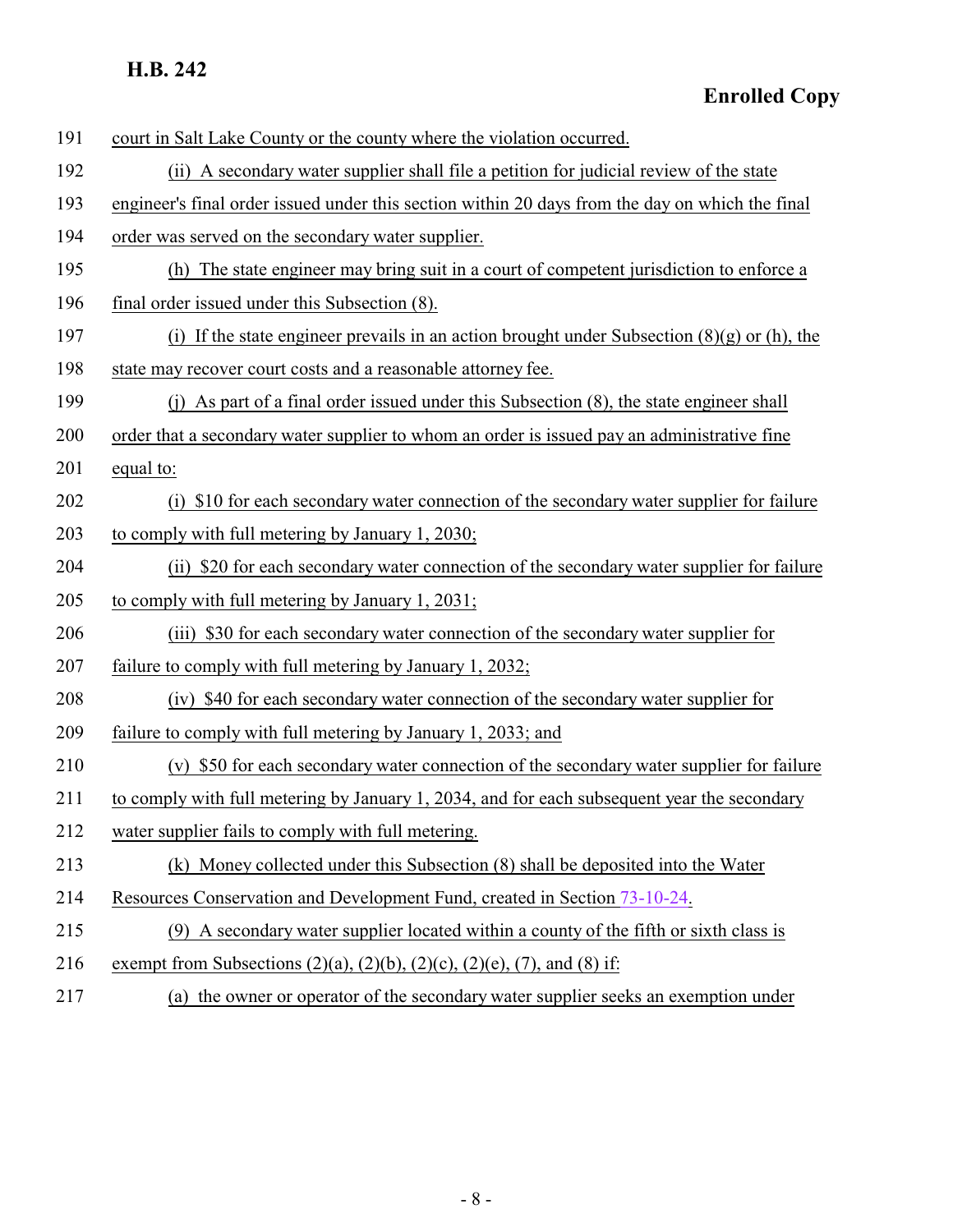| 218 | this Subsection (9) by establishing with the Division of Water Resources that the cost of        |
|-----|--------------------------------------------------------------------------------------------------|
| 219 | purchasing, installing, and upgrading systems to accept meters exceeds 25% of the total          |
| 220 | operating budget of the owner or operator of the secondary water supplier;                       |
| 221 | (b) the secondary water supplier agrees to not add a new secondary water connection to           |
| 222 | the secondary water supplier's system on or after May 4, 2022;                                   |
| 223 | (c) within six months of when the secondary water supplier seeks an exemption under              |
| 224 | Subsection $(9)(a)$ , the secondary water supplier provides to the Division of Water Resources a |
| 225 | plan for conservation within the secondary water supplier's service area that does not require   |
| 226 | metering;                                                                                        |
| 227 | (d) the secondary water supplier annually reports to the Division of Water Resources             |
| 228 | on the results of the plan described in Subsection $(9)(c)$ ; and                                |
| 229 | (e) the secondary water supplier submits to evaluations by the Division of Water                 |
| 230 | Resources of the effectiveness of the plan described in Subsection $(9)(c)$ .                    |
| 231 | (10) A secondary water supplier is exempt from Subsections $(2)(a)$ , $(2)(b)$ , $(2)(c)$ ,      |
| 232 | $(2)(e)$ , $(7)$ , and $(8)$ to the extent that the secondary water supplier:                    |
| 233 | (a) is unable to obtain a meter that a meter manufacturer will warranty because of the           |
| 234 | water quality within a specific location served by the secondary water supplier;                 |
| 235 | (b) submits reasonable proof to the Division of Water Resources that the secondary               |
| 236 | water supplier is unable to obtain a meter as described in Subsection $(10)(a)$ ;                |
| 237 | (c) within six months of when the secondary water supplier submits reasonable proof              |
| 238 | under Subsection (10)(b), provides to the Division of Water Resources a plan for conservation    |
| 239 | within the secondary water supplier's service area that does not require metering;               |
| 240 | (d) annually reports to the Division of Water Resources on the results of the plan               |
| 241 | described in Subsection $(10)(c)$ ; and                                                          |
| 242 | (e) submits to evaluations by the Division of Water Resources of the effectiveness of            |
| 243 | the plan described in Subsection $(10)(c)$ .                                                     |
| 244 | (11) A secondary water supplier that is located within a critical management area that           |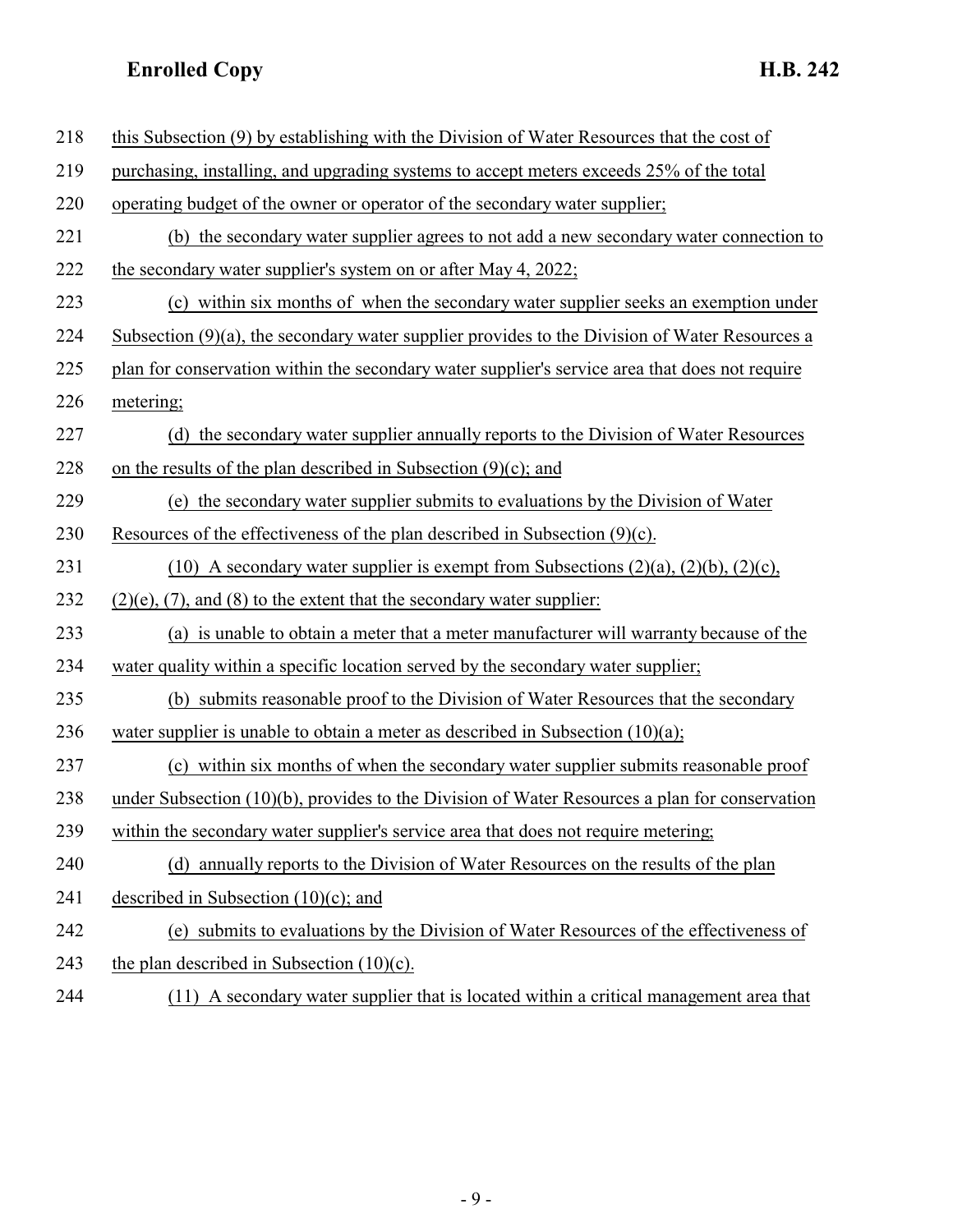<span id="page-9-0"></span>

| 245 | is subject to a groundwater management plan adopted or amended under Section 73-5-15 on or                    |
|-----|---------------------------------------------------------------------------------------------------------------|
| 246 | after May 1, 2006, is exempt from Subsections $(2)(a)$ , $(2)(b)$ , $(2)(c)$ , $(2)(e)$ , $(7)$ , and $(8)$ . |
| 247 | (12) If a secondary water supplier is required to have a water conservation plan under                        |
| 248 | Section 73-10-32, that water conservation plan satisfies the requirements of Subsection $(9)(c)$              |
| 249 | or $(10)(c)$ .                                                                                                |
| 250 | Section 2. Section 73-10-34.5 is enacted to read:                                                             |
| 251 | 73-10-34.5. Grant money for existing secondary water metering to facilitate full                              |
| 252 | metering -- Other grants.                                                                                     |
| 253 | $(1)$ As used in this section:                                                                                |
| 254 | (a) "Applicant" means a secondary water supplier or group of secondary water                                  |
| 255 | suppliers that applies for a grant under this section.                                                        |
| 256 | (b) "Board" means the Board of Water Resources.                                                               |
| 257 | "Division" means the Division of Water Resources.<br>(c)                                                      |
| 258 | "Project" means the purchase or installation of a meter for a secondary water<br>(d)                          |
| 259 | system that as of May 4, 2022, provides secondary water service that is not metered.                          |
| 260 | "Secondary water" means the same as that term is defined in Section 73-10-34.<br>(e)                          |
| 261 | "Secondary water connection" means the same as that term is defined in Section<br>(f)                         |
| 262 | $73 - 10 - 34.$                                                                                               |
| 263 | "Secondary water supplier" means the same as that term is defined in Section<br>(g)                           |
| 264 | 73-10-34.                                                                                                     |
| 265 | (2) (a) The board may issue grants in an amount appropriated by the Legislature in                            |
| 266 | accordance with this section to an applicant to fund projects for meters on secondary water                   |
| 267 | systems that before May 4, 2022, provide secondary water service that is not metered.                         |
| 268 | The board may not issue a grant under this section to fund:<br>(b)                                            |
| 269 | metering of secondary water for service that begins on or after May 4, 2022; or<br>(1)                        |
| 270 | the replacement or repair of an existing secondary water meter.<br>(i)                                        |
| 271 | Notwithstanding the other provisions of this section, the board may issue a grant<br>(c)                      |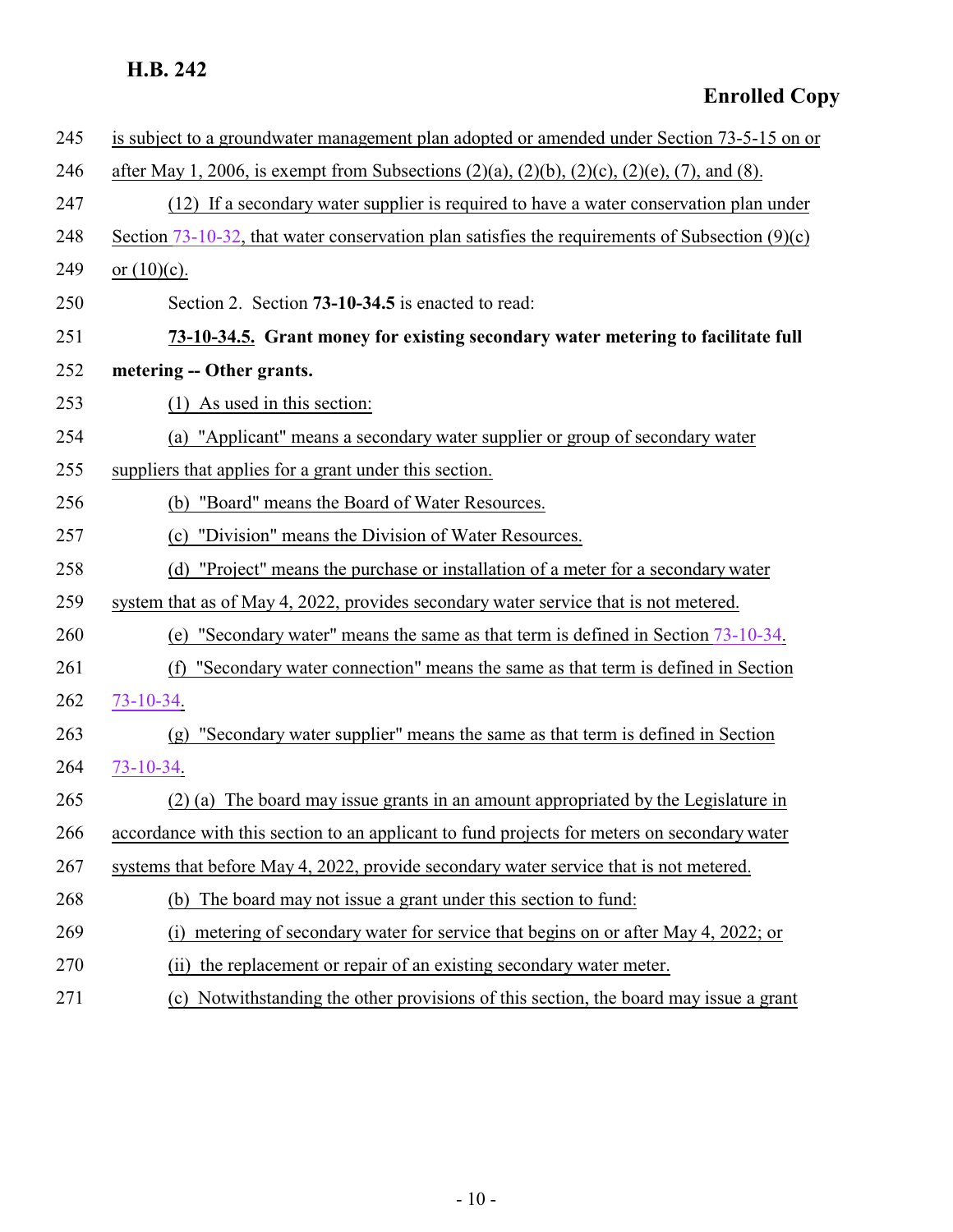| 272 | under this section to a secondary water supplier to reimburse the secondary water supplier for   |
|-----|--------------------------------------------------------------------------------------------------|
| 273 | the costs incurred by the secondary water supplier that are associated with installing meters on |
| 274 | a secondary water system on or after March 3, 2021, but before May 4, 2022, except that the      |
| 275 | grant issued under this Subsection $(2)(c)$ :                                                    |
| 276 | (i) shall be included in calculating the total grant amount under Subsections $(3)(a)$           |
| 277 | through $(c)$ ;                                                                                  |
| 278 | (ii) may not exceed 70% of the costs associated with a project described in this                 |
| 279 | Subsection $(2)(c)$ , including installation and purchase of meters; and                         |
| 280 | (iii) shall comply with Subsection (6).                                                          |
| 281 | $(3)$ (a) A secondary water supplier with 7,000 secondary water connections or less is           |
| 282 | eligible for a total grant amount under this section of up to \$5,000,000.                       |
| 283 | (b) A secondary water supplier with more than 7,000 secondary water connections is               |
| 284 | eligible for a total grant amount under this section of up to \$10,000,000.                      |
| 285 | (c) If a secondary water supplier applies for a grant as part of a group of secondary            |
| 286 | water suppliers, the total grant amount described in Subsection $(3)(a)$ or (b) applies to each  |
| 287 | member of the group and is not based on the number of secondary water connections of the         |
| 288 | entire group.                                                                                    |
| 289 | (d) (i) Subject to the other provisions of this section, a grant may not exceed the              |
| 290 | following amounts for the costs associated with a project, including installation and purchase   |
| 291 | of meters:                                                                                       |
| 292 | (A) for calendar year 2022, 70% of the costs of a project;                                       |
| 293 | for calendar year 2023, 70% of the costs of a project;<br>(B)                                    |
| 294 | for calendar year 2024, 65% of the costs of a project;<br>(C                                     |
| 295 | for calendar year 2025, 60% of the costs of a project; and<br>(D)                                |
| 296 | for calendar year 2026, 50% of the costs of a project.<br>(E)                                    |
| 297 | Beginning with calendar year 2027, a grant under this section shall consist of<br>(i)            |
|     |                                                                                                  |

298 providing a meter or funding to obtain a meter, which may not exceed the following for costs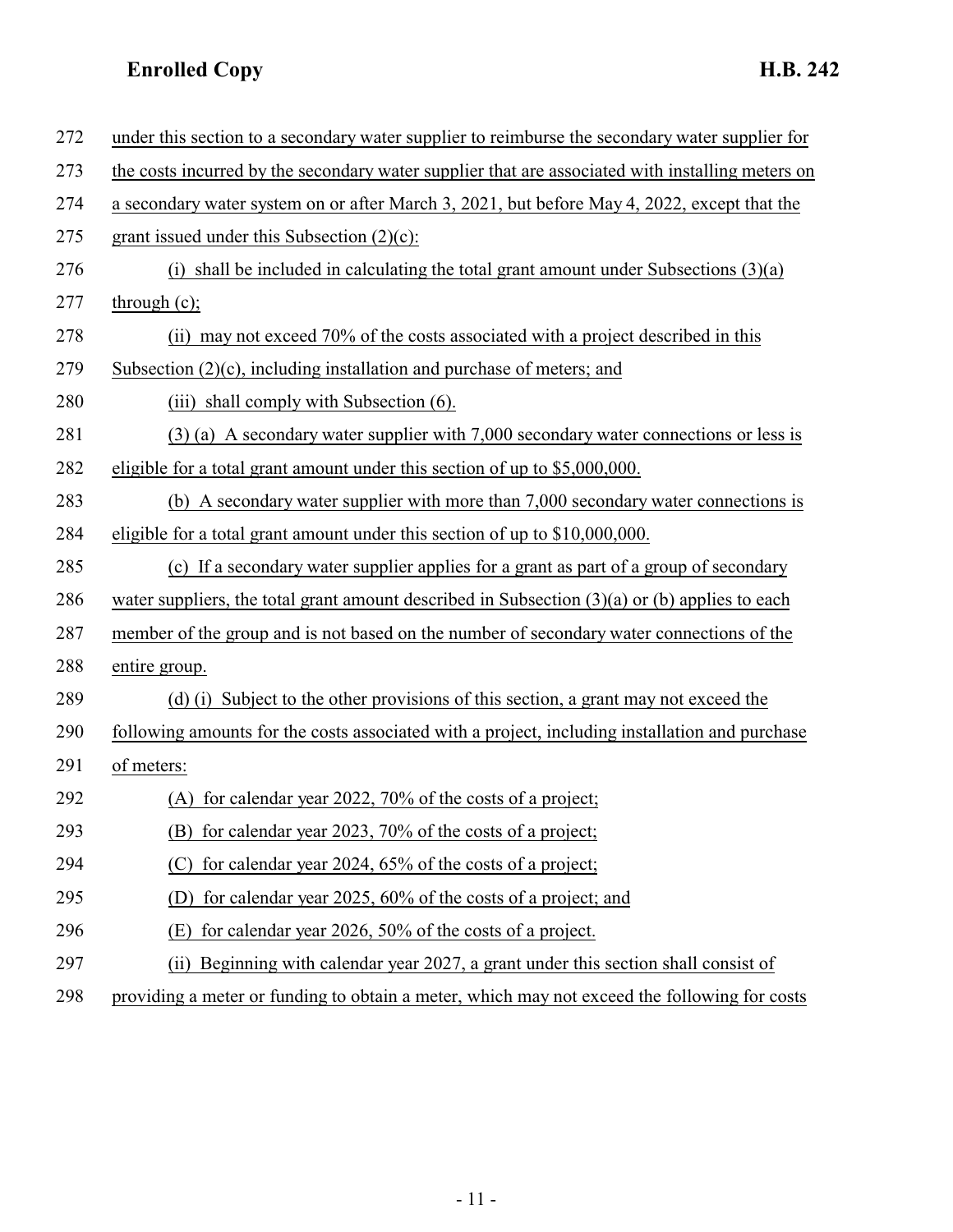| 299 | associated with the project:                                                                    |
|-----|-------------------------------------------------------------------------------------------------|
| 300 | (A) for calendar year 2027, $40\%$ of the costs of a project;                                   |
| 301 | (B) for calendar year 2028, 30% of the costs of a project;                                      |
| 302 | for calendar year 2029, 20% of the costs of a project; and<br>(C)                               |
| 303 | (D) for calendar year 2030, 10% of the costs of a project.                                      |
| 304 | (e) A secondary water supplier may pay the secondary water supplier's portion of the            |
| 305 | costs of a project through a loan from the board under Section $73-10-34$ by filing a separate  |
| 306 | application with the board.                                                                     |
| 307 | (f) A meter purchased with grant money received under this section shall allow for data         |
| 308 | communication between the meter and other devices designed to manage use of secondary           |
| 309 | water that is:                                                                                  |
| 310 | open and available to an end user; and<br>(i)                                                   |
| 311 | (ii) open so that it can integrate with third-party providers.                                  |
| 312 | $(4)$ (a) (i) To obtain a grant under this section, an applicant shall submit an application    |
| 313 | with the division during a period of time designated by the board.                              |
| 314 | (ii) If there remains money described in Subsection (2) after the grants for applications       |
| 315 | submitted during the time period described in Subsection (4)(a) are awarded, the board may      |
| 316 | designate one or more additional time periods so that the entire amount described in Subsection |
| 317 | (2) is awarded by December 31, 2024.                                                            |
| 318 | (b) An application submitted to the division shall include:                                     |
| 319 | a detailed project cost estimate including meter costs and installation costs;<br>(i)           |
| 320 | (ii) a total number of pressurized secondary water connections in the applicable                |
| 321 | secondary water supplier's system;                                                              |
| 322 | the number of meters to be installed under the grant;<br>(iii)                                  |
| 323 | a detailed estimated secondary water use reduction including:<br>(iv)                           |
| 324 | (A) average lot size calculations;                                                              |
| 325 | (B) average irrigated acreage; and                                                              |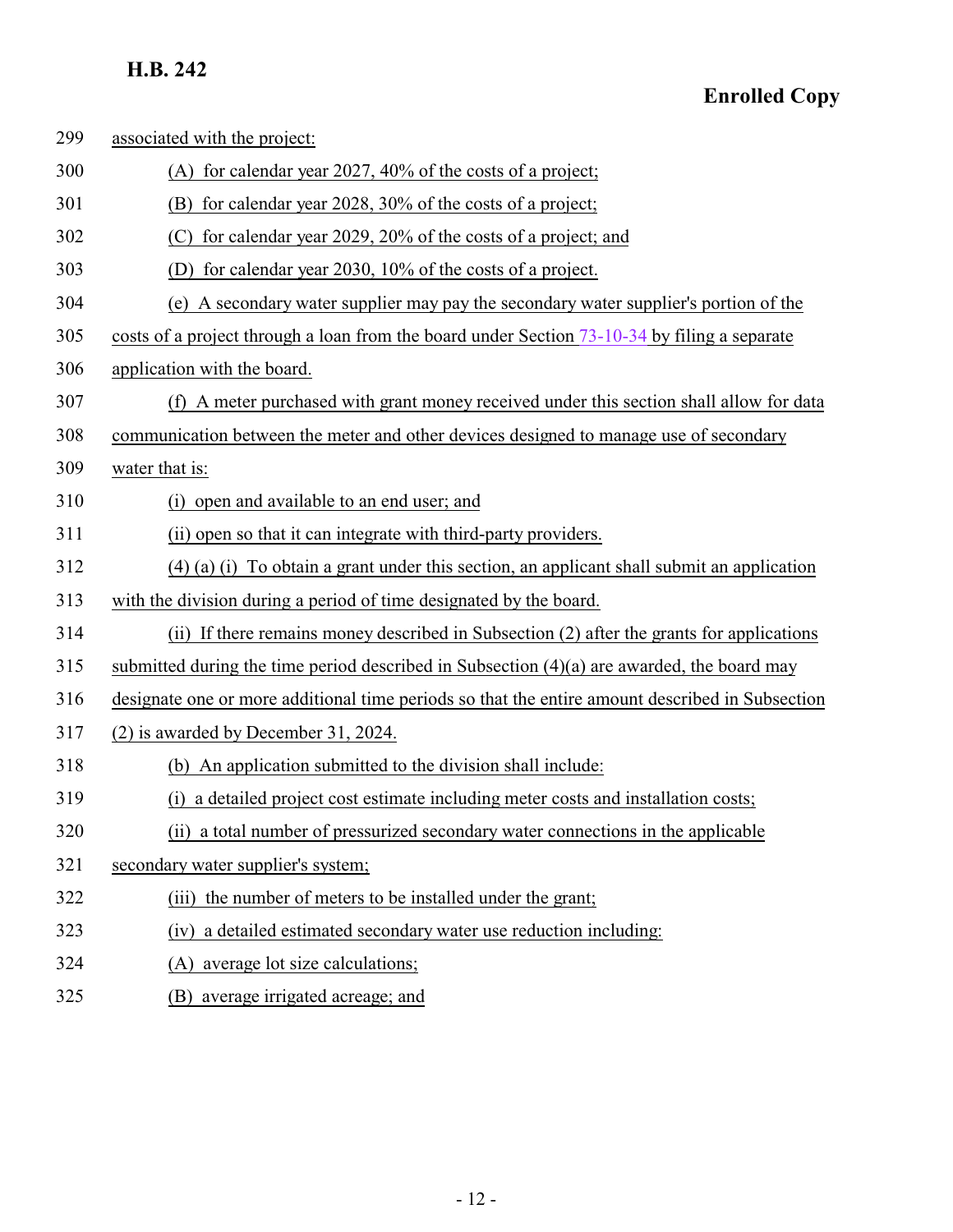| 326 | estimated water applied before the project versus after completion of the project;<br>(C)         |
|-----|---------------------------------------------------------------------------------------------------|
| 327 | (v) the timeline for purchase and installation of meters under the project;                       |
| 328 | (vi)<br>an agreement to:                                                                          |
| 329 | (A) provide an educational component for end users as determined by the division by               |
| 330 | rule made in accordance with Title 63G, Utah Administrative Rulemaking Act, either on a           |
| 331 | monthly statement or by a customer specific Internet portal that provides information on the      |
| 332 | customer's usage more frequently than monthly; or                                                 |
| 333 | (B) bill according to usage using a tiered conservation rate and provide an educational           |
| 334 | component described in Subsection $(4)(b)(vi)(A)$ ; and                                           |
| 335 | (vii) additional information the board considers helpful.                                         |
| 336 | $(5)$ (a) The division shall:                                                                     |
| 337 | (i) review and prioritize an application submitted under Subsection (4); and                      |
| 338 | recommend to the board which applicants should be awarded a grant under this<br>(i)               |
| 339 | section.                                                                                          |
| 340 | (b) In prioritizing applications under this Subsection $(5)$ , the division shall rank the        |
| 341 | applicants on the basis of the following weighted factors:                                        |
| 342 | 60% weight based on the ratio of estimated water use reduction divided by total<br>(i)            |
| 343 | state investment;                                                                                 |
| 344 | (ii) 20% weight based on an applicant facing current or potential water shortages when            |
| 345 | installation of meters and subsequent water use reductions will result in delaying or eliminating |
| 346 | the need for new water development; and                                                           |
| 347 | (iii) 20% weight based on a project's accelerated construction schedule, prompt start,            |
| 348 | and prompt finish.                                                                                |
| 349 | (6) As a condition of receiving a grant under this section, the recipient shall enter into        |
| 350 | an agreement with the board to use the grant money. The agreement shall:                          |
| 351 | (a) be executed by no later than December 31, 2024; and                                           |
| 352 | (b) require that the grant money be spent by December 31, 2026, and the project                   |